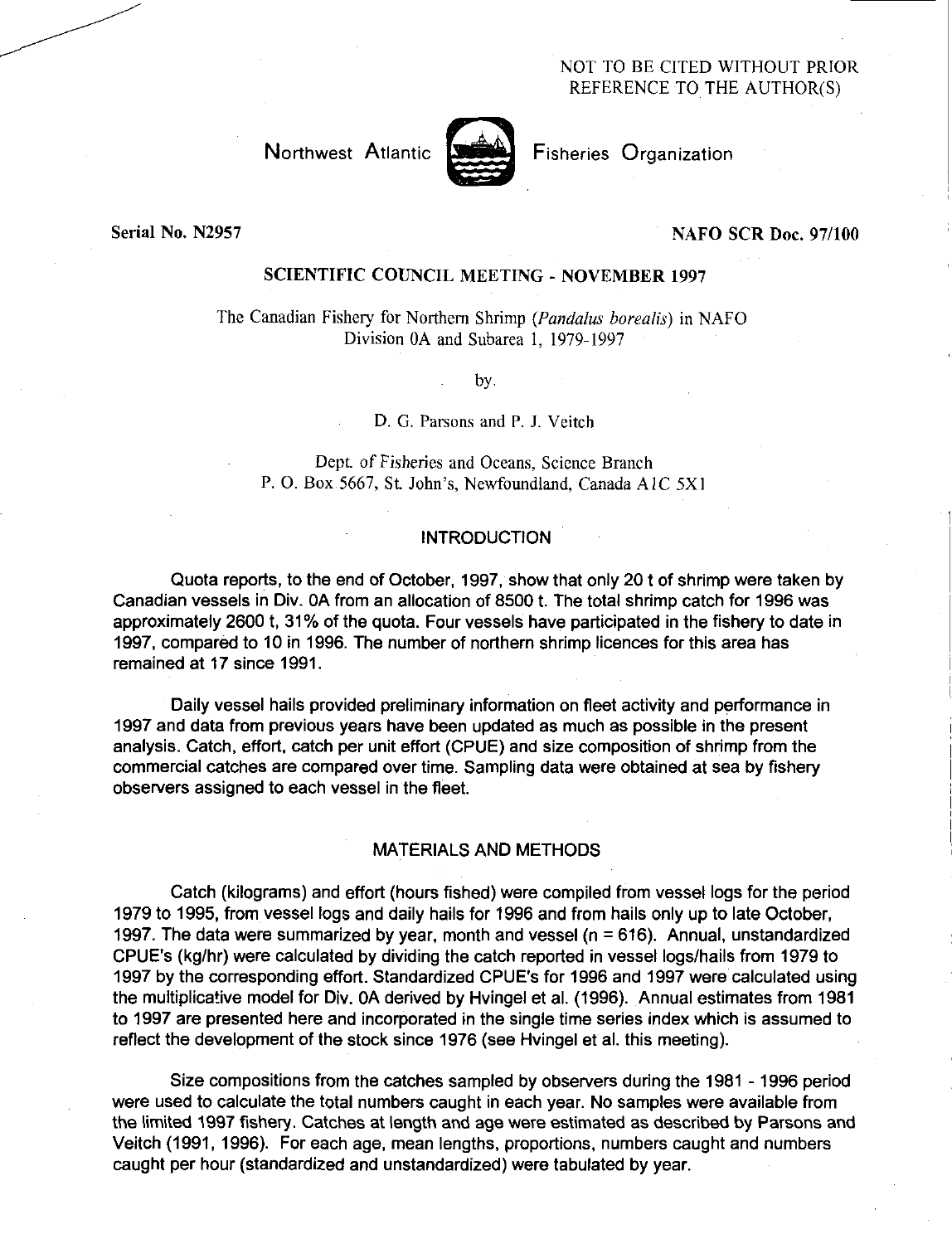#### Location of fishing

• Since 1981, the Canadian fishery has been restricted to Div. OA in an area extending from about 67°20' to 68°45' N and 58°to 59°30' *W,* between the international boundary to the east and approximately the 500 m depth contour to the west. From 1981 to 1987, most activity occurred from about 67°30' to 68°10'N and 58°to 59°W but, beginning in 1988, substantially more effort was expended north of  $68^{\circ}$  N and west of  $59^{\circ}$  W. By 1989, virtually all the available grounds were fished and extensive coverage of the area also was achieved in 1990 and 1991. However, since 1992, effort has concentrated in the western and southern regions where catch rates were highest (Parsons and Veitch, 1996). Fishing locations in 1996 and 1997 are shown in Figure 1.

#### Catch. effort and CPUE

The fishery usually begins in late June - early July and continues into late November. However, most of the catch and effort occurs in the August to October period (Tables 1 and 2). Seasonality in fishery performance is evident in the monthly CPUE data (Table 3). In most years, catch rates (unstandardized) were relatively high during the June - July period, declined during August - September and either stabilized or increased in October and November.

Total catches fluctuated between 1700 and 5400 tons during 1979 to 1983, increased from about 2100 tons in 1984 to 7500 tons in 1992 and declined, thereafter, to about 2500 tons in 1995 and 1996 and only 20 tons, to date, in 1997. Unstandardized effort (hours fished) showed approximately the same trend, over time, as catch. It is anticipated that the final catch and effort estimates for 1997 will be the lowest recorded for the area



en l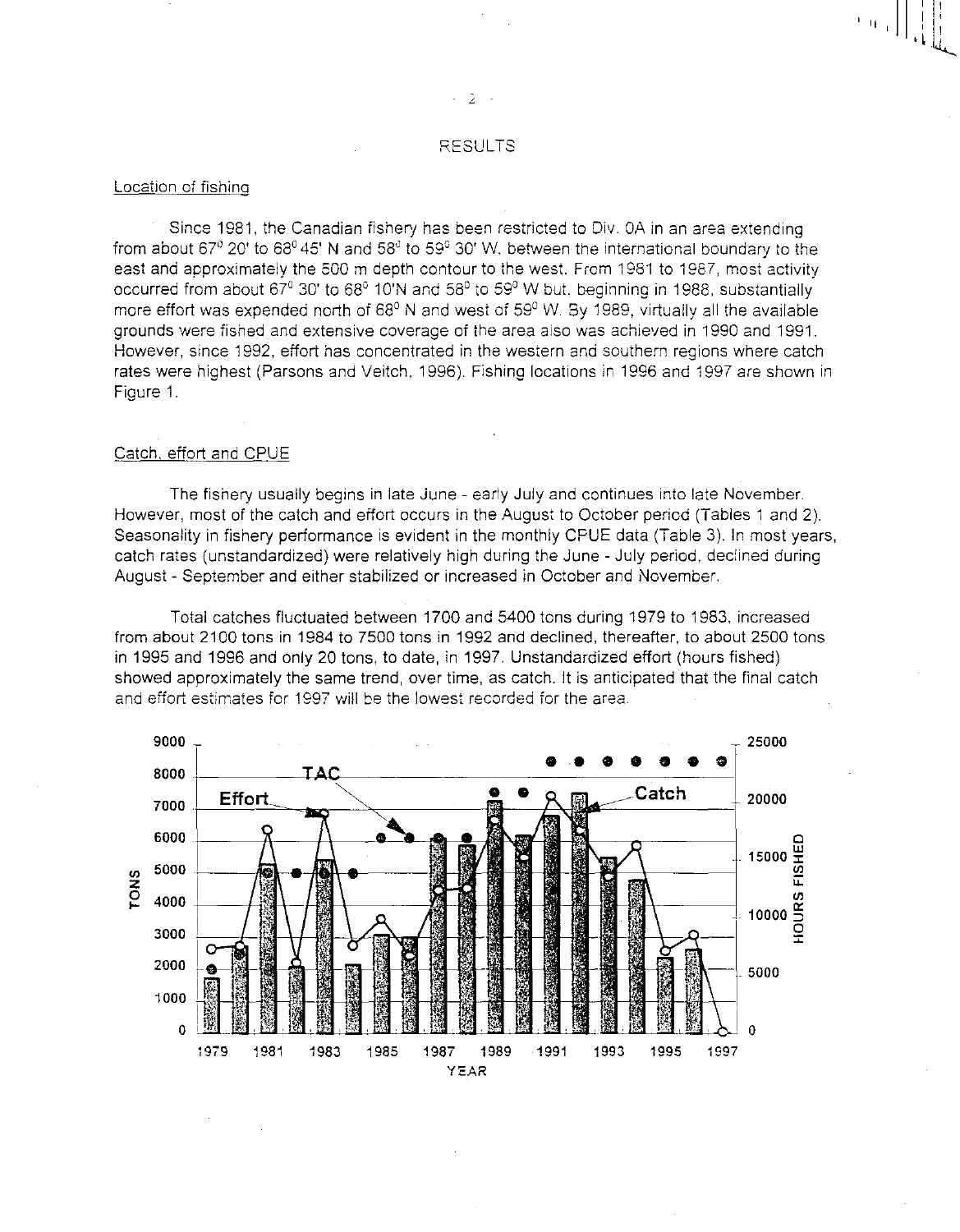Annual unstandardized catch rates were fairly stable up to 1985, increased to a substantially higher level from 1986 to 1988 and subsequently declined to 1991. Some improvement occurred in 1992 and 1993 but catch rates from 1994 to 1996 returned to the level observed in the early 1980's. Standardized CPUE's (see Hvingel et al., this meeting) showed a decline from 1982 to 1985 and a large increase between 1986 and 1987. The trend from 1987, onward, is similar to the unstandardized series.



Historical TAC, catch, effort and CPUE for the Canadian fishery are given in Table 4.

## Length distributions

Length frequencies from catches sampled in 1996 (Fig. 2) showed four prominent size groups at modal lengths of 14, 18, 21.5 (males) and 25 mm CL (females). Primiparous females were unimodal at 25 mm and multiparous at 25.5 mm. Ovigerous females, taken later in the season, formed a single mode at 24.5 mm. Males comprised 72% of the catch in numbers and females 28%. Based on samples taken during the period prior to spawning, females were split evenly between primiparous and multiparous groups.

Compared to previous years (Parsons and Veitch, 1996), the distribution in 1996 was unique due to the substantial component of males at 14 mm in addition to the prominent modes at 18, 21.5 and 25 mm.

#### Age composition

Results of the catch-at-age analysis for the 1981 - 1996 period are presented in Tables 5 through 9 and Fig. 3. Estimated mean lengths at age (Table 5) agreed well with those from the previous ageing study by Savard et al. (1994) and showed consistency from year to year.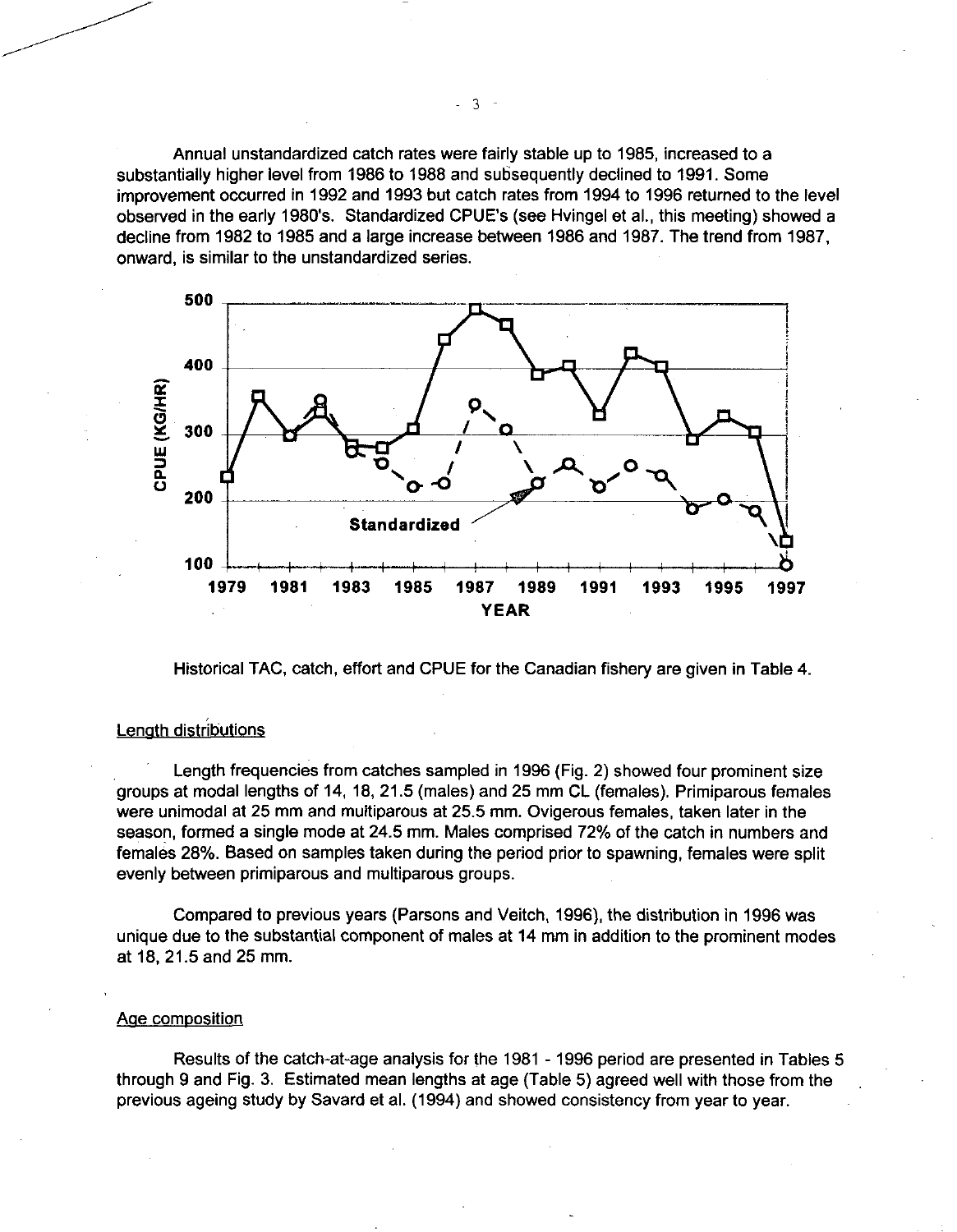The estimated proportions at age of the numbers of shrimp caught from 1981 to 1996 (Table 6) showed that the relative contribution of ages 7+ (females) to the catches declined from over 80% in 1981 to 47% in 1984, increased to 65% in 1985 and, from 1986 to 1993, varied between 43 and 58%. About 40% was estimated in this plus group both in 1994 and 1995 and only 28% in 1996. Three-year-old male shrimp did not contribute substantially to the catch up to 1987 but formed an identifiable mode at 14.6 mm in the 1988 length distribution (the 1985 year class). Age 3 males with modes at roughly 14 mm also were evident each year from 1993 to 1996. About 9% of shrimp caught in 1996 were estimated to be age 3, the highest in the time series.

- 4

The proportions in Table 6 were applied to the total estimated catch numbers to derive a catch-at-age matrix (Table 7) which was subsequently divided by both the unstandardized and standardized fishing effort to produce age-specific indices of abundance (Tables 8 and 9 and Fig. 3). Female ages are combined as 7+ in this analysis.

Age 3 males occurred only in low numbers in the years indicated above and no interpretation of the catch rates was made. Catch rates for males at age 4 showed substantial variation within an overall increasing trend. CPUE's for males aged 5 and 6 increased slightly to about 1987 but varied without trend, thereafter. There were indications that relatively strong year classes were produced in 1981, 1985 and 1990. Ages 7+, representing the female component of the stock, are targeted by the fishery and the numbers caught per hour for these animals showed a decreasing trend since 1987, similar to the catch rate series from the vessel log data.

## **DISCUSSION**

Observations from the Canadian fishery for northern shrimp in Div. OA include:

- Catch rate, indices (unstandardized and standardized) have declined since 1987 and, for the 1994 - 1996 period, are at a lower level than observed from 1989 to 1993. The 1997 CPUE is not reliable because of the low effort level.

- Further analyses showed that the decline in CPUE since 1987 was associated with a gradual reduction in the catch rates of female shrimp while those for males varied without trend over the same period.

- The 1996 fishery data from Div. OA suggested that the 1993 year class was strong. Further speculation on the strength of this year class based on 1997 data is not yet possible.

- The lack of a sustained fishery in Div. OA in 1997 is due, in part, to indications of low catch rates and small shrimp in the area but also to increased quotas in southern areas, some of which were allocated to the offshore fleet.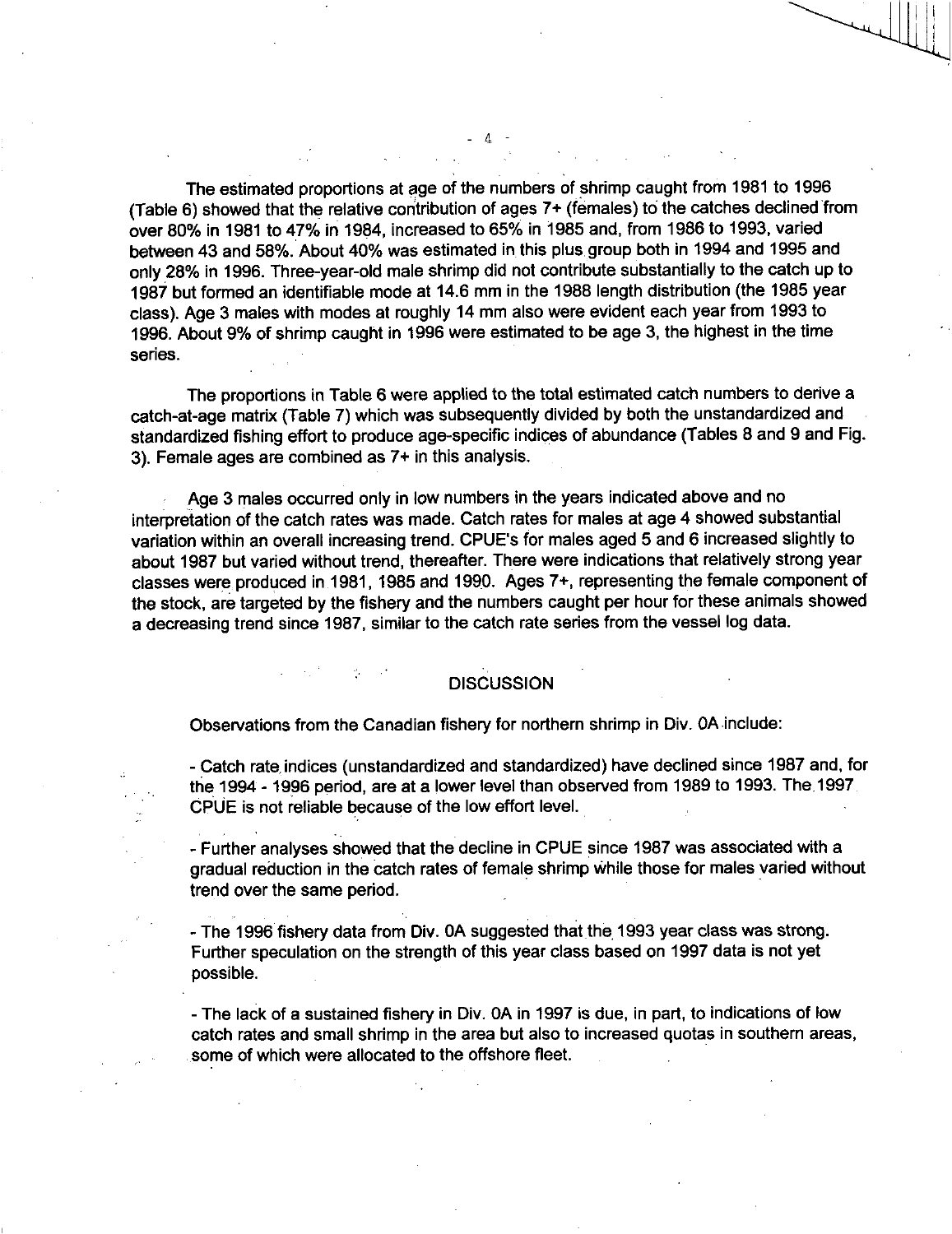## REFERENCES

Hvingel, C., H. Lassen and D.G. Parsons. 1996. A Biomass Index for Northern Shrimp (Pandalus borealis) in Davis Strait Based on Multiplicative Modelling of Commercial Catch-per-unit-effort Data (1976 - 1995). NAFO SCR Doc. 96/111, Serial No. N2808: 19p.

MacDonald, J.K. and J.F. Collins. 1990. Canada's Northern Shrimp Industry: An Economic Assessment of the Fishery. Economic and Commercial Analysis Report No. 79: 94p.

Parsons, D.G and P.J. Veitch. 1991. The Canadian fishery for northern shrimp (Pandalus borealis) *in* Division OA, 1990. NAFO SCR Doc. 91/33, Serial No. N1913: 27p.

Parsons, D.G and P.J. Veitch. 1996. The Canadian fishery for northern shrimp (Pandalus borealis) in NAFO Division OA and Subarea 1, 1979 - 1996. NAFO SCR Doc. 96/106, Serial. No. N2803: 13p.

Savard, L., D.G. Parsons and D.M. Carlsson. 1994. Estimation of age and growth of northern shrimp (Pandalus borealis) in Davis Strait (NAFO Subareas 0+1) using cluster and modal analyses. J. Northw. Atl. Sci. Vol. 16: 63 - 74.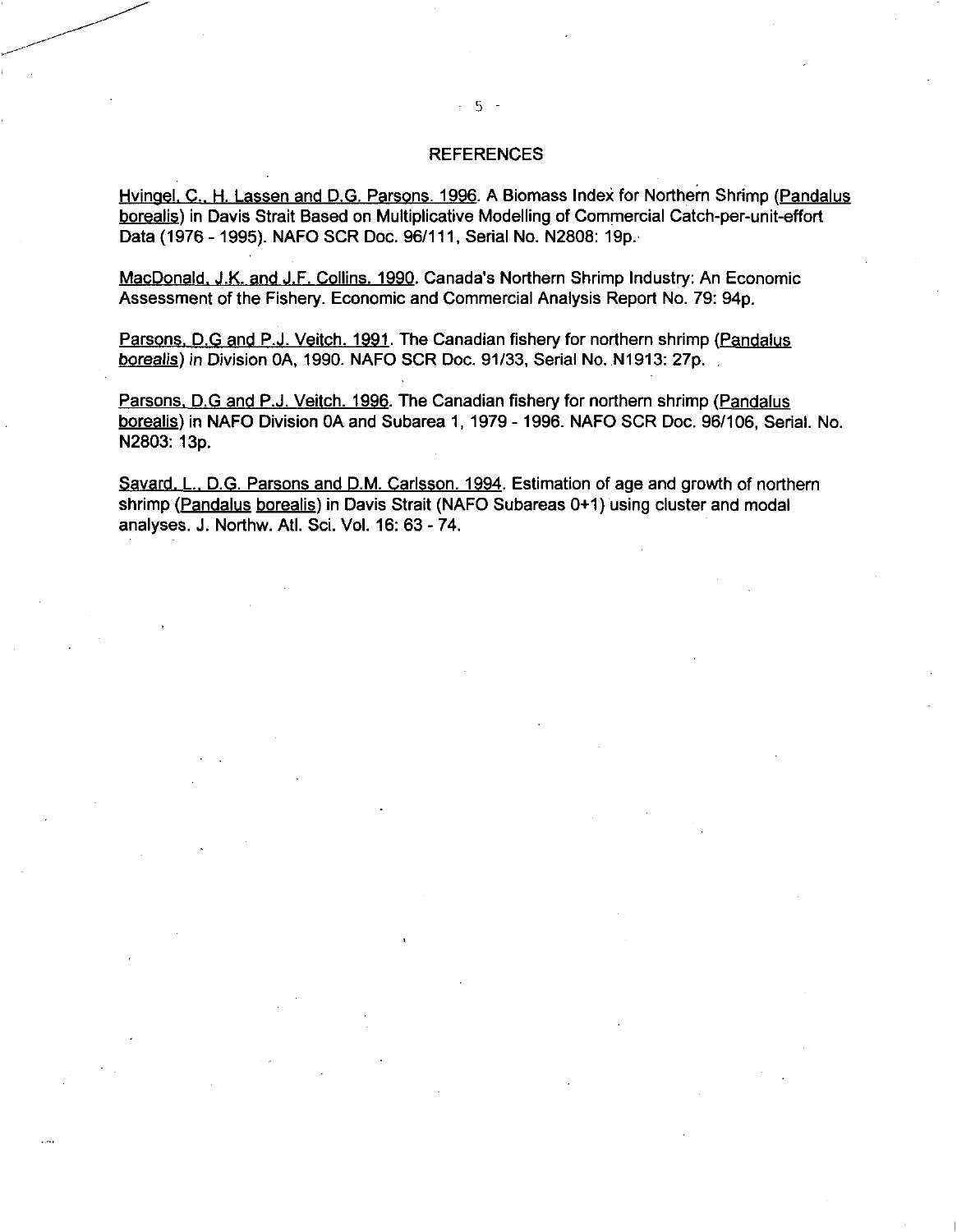|                          |                      |                 | Table 1. Catch(t) by month/year from vessel logbooks - NAFO Div. 0A+SA 1, 1979-1997 |                  |                  |                |                           |                 |                      |                           |                   |                         |                  |                   |                            |                  |                   |                  |                 |                         |
|--------------------------|----------------------|-----------------|-------------------------------------------------------------------------------------|------------------|------------------|----------------|---------------------------|-----------------|----------------------|---------------------------|-------------------|-------------------------|------------------|-------------------|----------------------------|------------------|-------------------|------------------|-----------------|-------------------------|
| <b>Vecir</b>             | ድ                    | 8               | 5                                                                                   | 2                | 3                | 2              | 5                         | 3               | 2                    | 3                         | 8                 | Š                       | 5                | 8                 | S                          | Š                | å,                | ş                | Ļ,              | $\frac{5}{2}$           |
| Month                    |                      |                 |                                                                                     |                  |                  |                |                           |                 |                      |                           |                   |                         |                  |                   |                            |                  |                   |                  |                 |                         |
| 4                        |                      |                 |                                                                                     |                  |                  | $\circ$        |                           |                 |                      |                           |                   |                         |                  |                   |                            |                  |                   |                  |                 | $\bullet$               |
| ۰o                       |                      |                 | 347                                                                                 |                  | F                |                | g                         | Ş               | $\vec{A}$            | $\ddot{a}$                | Ş                 |                         |                  |                   |                            |                  | ឆ                 |                  |                 | $-1690$                 |
|                          |                      | R               | 756                                                                                 | 373              | 752              | 379            | 94                        | \$              | 3                    | $\frac{2}{3}$             | 2105              | 88                      | 1003             | Ş3                | 38                         | 38               | $\frac{1}{3}$     | R,               |                 | 11131                   |
| œ                        |                      |                 | \$                                                                                  | 8 <sup>o</sup>   | 124              | 354            | $\mathfrak{g}$            | 363             | 1157                 | 1284                      | 1280              | $\overline{20}$         | 1591             | 1776              | 1377                       | 1388             | 624               | \$               | $\Xi$           | 16233                   |
| ۰                        | Ą                    |                 | $\frac{3}{2}$                                                                       | 458              | <b>p8</b>        | 398            | 414                       | $\overline{24}$ | 1183                 | 88                        | $\frac{2}{3}$     | 852                     | <b>SS</b>        | 2956              | 1002                       | 8                | Ş                 | 528              |                 | 13824                   |
| $\mathbf{c}$             | $\overline{r}$       |                 | 833                                                                                 | 335              | $\delta$         | 324            | 582                       | 242             | 252                  | 1294                      | 1264              | 1214                    | 1233             | 1214              | 1255                       | 1248             | Ş                 | 371              |                 | 14820                   |
| $\equiv$                 | 248                  |                 | 743                                                                                 | 249              | 257              | $\ddot{a}$     | 255                       | Ř               | $\mathbf{\tilde{c}}$ | $\overline{3}$            | $\tilde{g}$       | 1157                    | $\frac{6}{9}$    | 524               | $\frac{8}{6}$              | $\overline{8}$   | 3                 |                  |                 | 7455                    |
| $\tilde{a}$              | $\tilde{\mathbf{c}}$ | 8               | $\tilde{\mathcal{L}}$                                                               |                  |                  |                |                           |                 |                      |                           |                   |                         |                  | 0                 | đ,                         |                  |                   |                  |                 | $\frac{8}{2}$           |
| $\frac{E}{3}$            | 376                  | $\frac{16}{10}$ | $\overline{a}$                                                                      | <b>2064</b>      | 4057             | 1495           | \$                        | 2362            | 5244                 | 4910                      | <b>27</b>         | $\frac{4}{3}$           | 5295             | 7432              | 5377                       | 4642             | 1512              | 2180             | Ā               | 65887                   |
| $%$ Total                | 21.7                 | $\ddot{a}$      | 75.7                                                                                | ğ                | 74.9             | 69.8           | ğ,                        | 78.9            | 3                    | <b>83.5</b>               | 88.8              | $\bf 3$                 | $\mathbf{r}$     | <b>89.2</b>       | 97.7                       | 97.4             | 2                 | $\overline{3}$   | Š               |                         |
| Table 2.                 |                      |                 | Effort (hrs) by month/year from vessel logbooks                                     |                  |                  |                |                           |                 |                      |                           | - NAFO Div. 0A+SA |                         |                  | 1979-1997         |                            |                  |                   |                  |                 |                         |
| Year                     | $\mathbf{r}$         | 8               | $\overline{\bullet}$                                                                | $\mathbf{S}$     | $\boldsymbol{3}$ | न्न            | S                         | 3               | 5                    | 3                         | S,                | 8                       | 5                | ଟ                 | S,                         | Š                | S.                | ž                | b.              | $\overline{\mathbf{s}}$ |
| <b>Month</b>             |                      |                 |                                                                                     |                  |                  |                |                           |                 |                      |                           |                   |                         |                  |                   |                            |                  |                   |                  |                 |                         |
| ₩                        |                      |                 |                                                                                     |                  |                  | 4              |                           |                 |                      |                           |                   |                         |                  |                   |                            |                  |                   |                  |                 | $\overline{\textbf{v}}$ |
| ⋄                        |                      |                 | $\frac{4}{6}$                                                                       |                  | 33               |                | $\overline{5}$            | 471             | $\frac{8}{2}$        | S,                        | $\overline{55}$   |                         |                  |                   |                            |                  | R                 |                  | $\mathbf{r}$    | 3086                    |
| N                        |                      | $\overline{2}$  | 1804                                                                                | 617              | 1028             | \$             | 2502                      | 1340            | 519                  | 1188                      | 5391              | 2079                    | $-1906$          | 1847              | \$                         | 779              | 541               | 323              | Ξ               | 24646                   |
| œ                        |                      |                 | 2170                                                                                | 1836             | 4100             | 1360           | $\frac{2412}{2}$          | $\frac{85}{2}$  | 2341                 | 3237                      | 3738              | 3745                    | <b>2482</b>      | 4450              | 3770                       | 4647             | $\frac{2106}{21}$ | 2172             | 77              | 48648                   |
| ۰                        | $\overline{8}$       |                 | 1968                                                                                | 1504             | 3151             | $\overline{3}$ | 1784                      | 731             | 2714                 | 2595                      | 1734              | 1826                    | 3028             | 5773              | 4150                       | 3430             | 8                 | 2459             |                 | 39491                   |
| 의                        | 325                  |                 | $\frac{328}{2}$                                                                     | $\frac{1248}{2}$ | 3995             | 1370           | $\frac{180}{1}$           | 57              | 4944                 | 2197                      | 3210              | 3089                    | 3233             | 3582              | 2769                       | 4072             | 228               | 1435             |                 | 41407                   |
| ゠                        | 0/2                  |                 | 2980                                                                                | 953              | 1074             | $\overline{z}$ | $\widetilde{\mathcal{S}}$ | $\frac{1}{2}$   | 3                    | $\overline{167}$          | 1423              | 2370                    | 2377             | $\frac{8}{2}$     | 2056                       | 2958             | 239               | 769              |                 | 23394                   |
| $\mathbf{C}$             | $\frac{1}{4}$        | ସି              | 483                                                                                 |                  |                  |                |                           |                 |                      | 8                         |                   |                         |                  | 4                 | 8                          |                  |                   |                  |                 | $\frac{1}{2}$           |
| <b>Sum</b>               | 1592                 | $\frac{324}{5}$ | 13380                                                                               | 6158             | 14281            | $\frac{1}{3}$  | 9926                      | $\frac{3}{2}$   | 10687                | 10493                     | 1843              | 13109                   | 16026            | 17472             | 13306                      | 15886            | 8                 | 7158             | $\overline{P}$  | 181586                  |
| Table 3.                 |                      |                 | CPUE by month/year from vessel logbooks                                             |                  |                  |                |                           |                 |                      |                           | - NAFO Div. 0A+SA |                         | 1, 1979-1997     |                   |                            |                  |                   |                  |                 |                         |
| Year                     | ዶ                    | 읭               | 5                                                                                   | 2                | ଅ                | ষ্ট            | 2                         | 3               | 57                   | \$                        | e.                | 8                       | 5                | 2                 | $\boldsymbol{\mathcal{C}}$ | ह                | å,                | \$               | e.              |                         |
| Month                    |                      |                 |                                                                                     |                  |                  |                |                           |                 |                      |                           |                   |                         |                  |                   |                            |                  |                   |                  |                 |                         |
|                          |                      |                 |                                                                                     |                  |                  | $\overline{2}$ |                           |                 |                      |                           |                   |                         |                  |                   |                            |                  |                   |                  |                 |                         |
| ۰o                       |                      |                 | $rac{1}{2}$                                                                         |                  | ඝූ               |                | 486                       | š,              | 88                   | <u>ଅ</u>                  | $\mathbf{3}$      |                         |                  |                   |                            |                  | 488               |                  | $\underline{8}$ |                         |
| r                        |                      | 445             | 419                                                                                 | 904              | 390              | 448            | 369                       | 450             | 973                  | ट्र                       | $\overline{3}$    | 428                     | 526              | $\overline{2}$    | \$65                       | 494              | $\overline{3}$    | 387              | $\mathbf{g}$    |                         |
| $\pmb{\infty}$           |                      |                 | 306                                                                                 | 354              | 303              | 260            | 250                       | 365             | 494                  | $\overline{8}$            | $\frac{342}{2}$   | $\overline{\mathbb{Z}}$ | ସ୍ଥ              | $\frac{308}{200}$ | $\frac{35}{2}$             | 8                | $\frac{8}{2}$     | $\overline{247}$ | 148             |                         |
| o.                       | $\frac{13}{2}$       |                 | $\infty$                                                                            | 304              | 253              | 243            | 232                       | 330             | 43 <sub>o</sub>      | $\overline{\mathfrak{s}}$ | $\frac{2}{3}$     | 466                     | $\overline{2}$   | 512               | $\frac{8}{2}$              | 380              | 395               | 267              |                 |                         |
| $\vert \mathbf{a} \vert$ | $\frac{8}{218}$      |                 | 258                                                                                 | 268              | $\frac{248}{3}$  | 236            | 323                       | 419             | 456                  | 589                       | $\frac{32}{3}$    | $\frac{303}{2}$         | $\overline{381}$ | 339               | 453                        | $\frac{8}{2}$    | $\frac{23}{2}$    | $\frac{8}{26}$   |                 |                         |
| $\equiv$                 | $\overline{23}$      |                 | 249                                                                                 | $\overline{20}$  | 239              | $\frac{1}{3}$  | క్షి                      | $\rm S$         | S <sub>2</sub>       | 45                        | 426               | 488                     | 38               | 8g                | $\hat{s}$                  | $\tilde{\alpha}$ | $\frac{8}{2}$     | 339              |                 |                         |

 $\bar{\epsilon}$ 

 $\hat{\mathcal{A}}$ 

 $242$ 

 $\mathbb{S}$ 

 $051$ 

149

 $\frac{3}{5}$ 

 $\overline{8}$ 

 $\overline{5}$ 

 $-6-$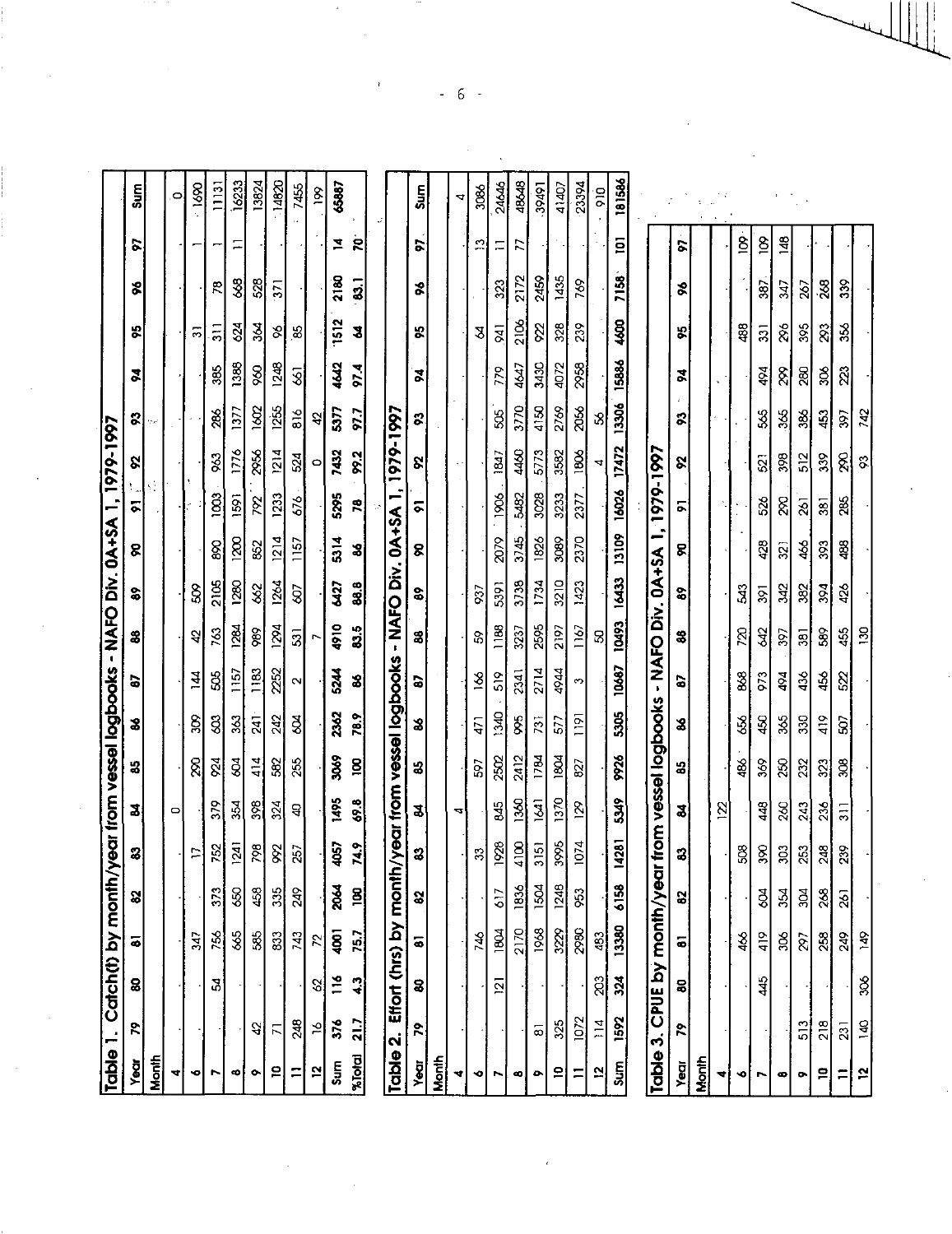|                               |      |                   |                       | <b>IINSTANDARDIZED</b> |                            |                             | <b>STANDARDIZED</b> |                             |
|-------------------------------|------|-------------------|-----------------------|------------------------|----------------------------|-----------------------------|---------------------|-----------------------------|
| YEAR                          | TAC  | <b>CATCH</b><br>M | <b>CPUE</b><br>(KG/H) | <b>INDEX</b>           | <b>EFFORT</b><br>2<br>(HR) | CPUE <sub>3</sub><br>(KG/H) | <b>INDEX 4</b>      | <b>EFFORT</b><br>-2<br>(HR) |
| 100000000000000000000<br>1979 | 2000 | 1732              | 236                   |                        | 7339                       |                             |                     |                             |
| 1980                          | 2500 | 2726              | 358                   |                        | 7615                       |                             |                     |                             |
| 1981                          | 5000 | 5284              | 299                   | 1.00                   | 17672                      | 299                         | 1.00                | 17672                       |
| 1982                          | 5000 | 2064              | 335                   | 1.12                   | 6161                       | 353                         | 1.18                | 5850                        |
| 1983                          | 5000 | 5413              | 284                   | 0.95                   | 19060                      | 275                         | 0.92                | 19678                       |
| 1984                          | 5000 | 2142              | 280                   | 0.94                   | 7650                       | 257                         | 0.86                | 8330                        |
| 985                           | 6120 | 3069              | 309                   | 1.03                   | 9932                       | 221                         | 0.74                | 13871                       |
| 1986                          | 6120 | 2995              | 445                   | 149                    | 6730                       | 227                         | 0.76                | 13180                       |
| 1987                          | 6120 | 6095              | 491                   | 1.64                   | 12413                      | 347                         | 1.16                | 17573                       |
| 1988                          | 6120 | 5881              | 468                   | .57                    | 12566                      | 308                         | I .O3               | 19096                       |
| 1989                          | 7520 | 7235              | 391                   | 1.31                   | 18504                      | 227                         | 0.76                | 31839                       |
| 1990                          | 7520 | 6177              | 405                   | .35                    | 15252                      | 257                         | 0.86                | 24022                       |
| 1991                          | 8500 | 6788              | 330                   | ∣. 10                  | 20570                      | 221                         | 0.74                | 30679                       |
| 1992                          | 8500 | 7493              | 425                   | .42                    | 17631                      | 254                         | 0.85                | 29483                       |
| 1993                          | 8500 | 5491              | 404                   | 1.35                   | 3592                       | 239                         | 0.80                | 22956                       |
| 1994                          | 8500 | 4766              | 292                   | 0.98                   | 16322                      | 188                         | 0.63                | 25301                       |
| 1995                          | 8500 | 2361              | 329                   | 1.10                   | 7176                       | 203                         | 0.68                | 11612                       |
| 1996                          | 8500 | 2623              | 305                   | .02                    | 8600                       | 185                         | 0.62                | 14149                       |
| 1997                          | 8500 | 20                | 139                   | 0.46                   | 144                        | 105                         | 0.35                | 191                         |

# Table 4. Data from the Canadian fishery for shrimp in SA 0+1, 1979 - 1997.

<sup>1</sup> Catches (tons) from 1979 - 1989 as reported in MacDonald and Collins (1990). **Catches from 1990 to 1996, inclusive, are** *not* **official statistics and 1997 are incomplete (to Oct. 31). Division OA only from 1981 onward.** 

<sup>2</sup>**Effort calculated from total catch/CPUE. CPUE calculated from vessel logs.** 

<sup>3</sup>**Scaled to 299 kg/hr in 1981 from unstandardized series.** 

4 **CPUE Index from Hvingel et al.(1996) rescaled to 1.00 in 1981.**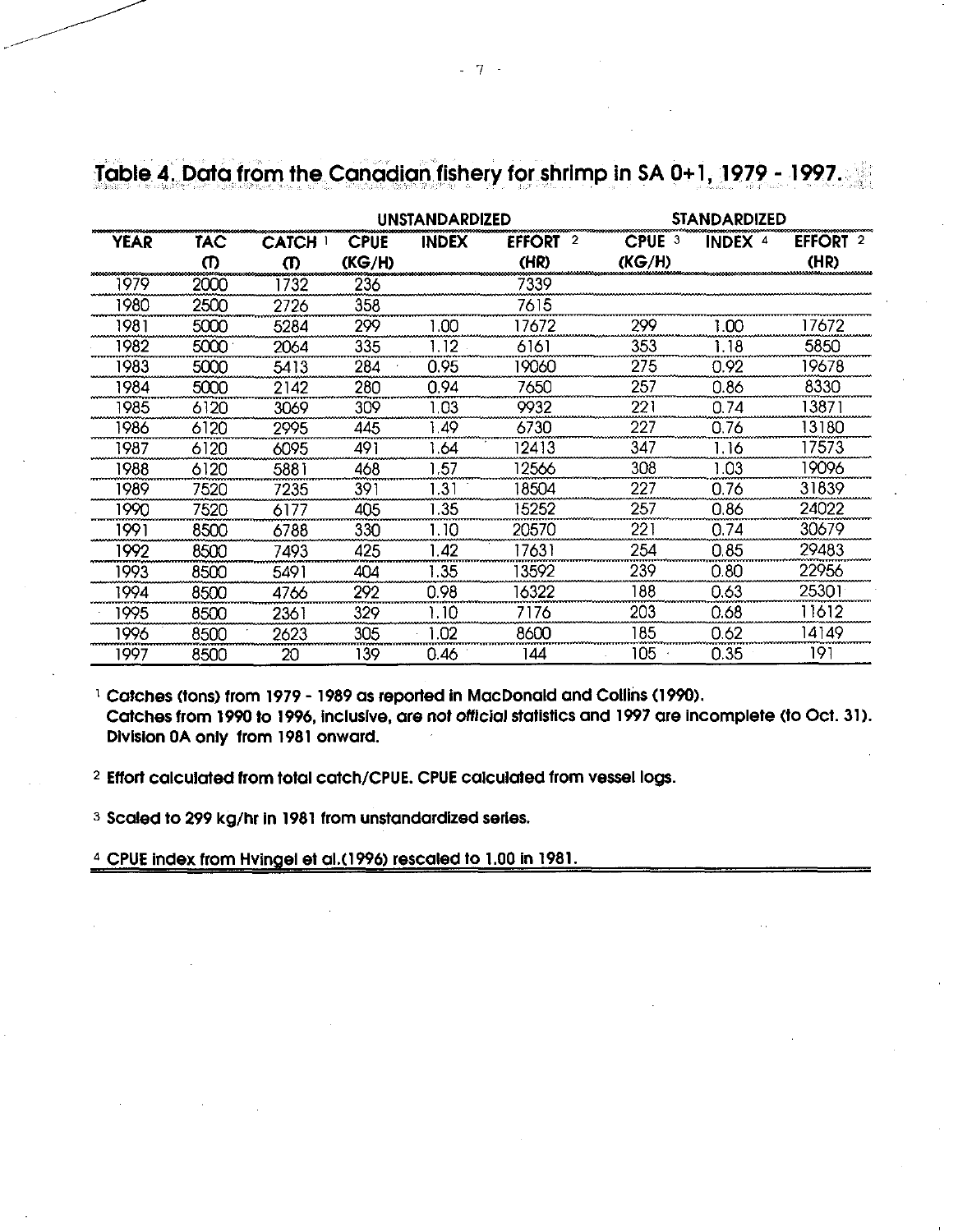## **Table 5. Mean carapace length (mm) atage for shrimp in NAFO Division OA, 1981 - 1996.,**

| <b>YEAR</b> |         | -83                                                                  | - 84  | -65 | _86 | 87                      | 88      | $-89$  | 90                            | 91 | - 92 | - 93 - | 94      |                                                                                                 |  |
|-------------|---------|----------------------------------------------------------------------|-------|-----|-----|-------------------------|---------|--------|-------------------------------|----|------|--------|---------|-------------------------------------------------------------------------------------------------|--|
| AGF         |         |                                                                      |       |     |     |                         |         |        |                               |    |      |        |         |                                                                                                 |  |
| з           |         |                                                                      |       |     |     |                         | 14.62 - |        |                               |    |      | 14.51  | 13.75 - | 1412                                                                                            |  |
|             |         | 18.48 17.43                                                          | 19.03 |     |     | 18.86 18.38 17.59 17.87 |         | -17.51 | 18.63 17.66 16.74 17.94       |    |      |        | 17.61.  | 17.44.17.91                                                                                     |  |
|             | 21 Q.S. | 20.23 21.33 20.76 21.26 19.85 20.05 19.76 20.58 20.2 19.7 20.63 19.7 |       |     |     |                         |         |        |                               |    |      |        |         | 20.15.2004                                                                                      |  |
|             |         |                                                                      |       |     |     |                         |         |        |                               |    |      |        |         | 22.03 23.13 22.51 22.92 22.47 22.87 22.3 22.34 22.31 22.83 21.85 22.32 22.83 22.04 22.29 21.94  |  |
|             |         |                                                                      |       |     |     |                         |         |        |                               |    |      |        |         | 24.06 25.09 25.53 25.04 24.92 25.11 25.25 25.56 25.17 25.47 24.58 24.94 24.86 24.88 24.78 24.69 |  |
|             |         | 26.82 27.27 27.22 27.38 27.61 27.54 27.8                             |       |     |     |                         |         |        | 27.22 27.36 27.39 27.77 27.77 |    |      |        |         | 26.04 26.49                                                                                     |  |

**Table 6. Proportion of shrimp caught.at age as determined from commercial length frequency distributions - NAFO Division OA, 1981 - 1996.** 

| <b>YEAR</b> | 81 | -82        | -83 | 84                                                                                              | .85._86 | 87                     | - 88 | - 89 | - 90                                | 91 | .92  | - 93                                | -94                     | 95          |  |
|-------------|----|------------|-----|-------------------------------------------------------------------------------------------------|---------|------------------------|------|------|-------------------------------------|----|------|-------------------------------------|-------------------------|-------------|--|
| <b>AGE</b>  |    |            |     |                                                                                                 |         |                        |      |      |                                     |    |      |                                     |                         |             |  |
|             |    |            |     |                                                                                                 |         |                        | nm.  | n    |                                     |    |      |                                     | 0.026 0.015 0.016 0.092 |             |  |
|             |    | <u>ממח</u> |     | $0.009$ $0.109$ $0.02$                                                                          |         |                        |      |      | 0.033 0.038 0.092 0.058 0.046 0.031 |    | 0.03 | 0.104 0.107                         |                         | 0.046 0.088 |  |
|             |    |            |     | 0.047 0.148 0.113 0.247 0.136 0.239 0.141 0.159 0.164 0.344 0.094 0.182 0.269 0.164 0.363 0.14  |         |                        |      |      |                                     |    |      |                                     |                         |             |  |
|             |    |            |     | 0.126 0.149 0.237 0.179 0.192 0.238 0.287 0.222 0.2 0.183 0.412 0.303 0.171 0.321 0.162 0.403   |         |                        |      |      |                                     |    |      |                                     |                         |             |  |
|             |    |            |     | 0.242 0.112 0.285 0.279 0.465 0.398 0.482 0.445 0.418 0.264 0.279 0.302 0.284 0.179 0.226 0.139 |         |                        |      |      |                                     |    |      |                                     |                         |             |  |
|             |    |            |     | 0.566 0.564 0.356 0.186 0.187                                                                   |         | 0.092 0.052 0.062 0.16 |      |      | 0.163                               |    |      | 0.184 0.183 0.146 0.214 0.188 0.139 |                         |             |  |
|             |    |            |     |                                                                                                 |         |                        |      |      |                                     |    |      |                                     |                         |             |  |

- 8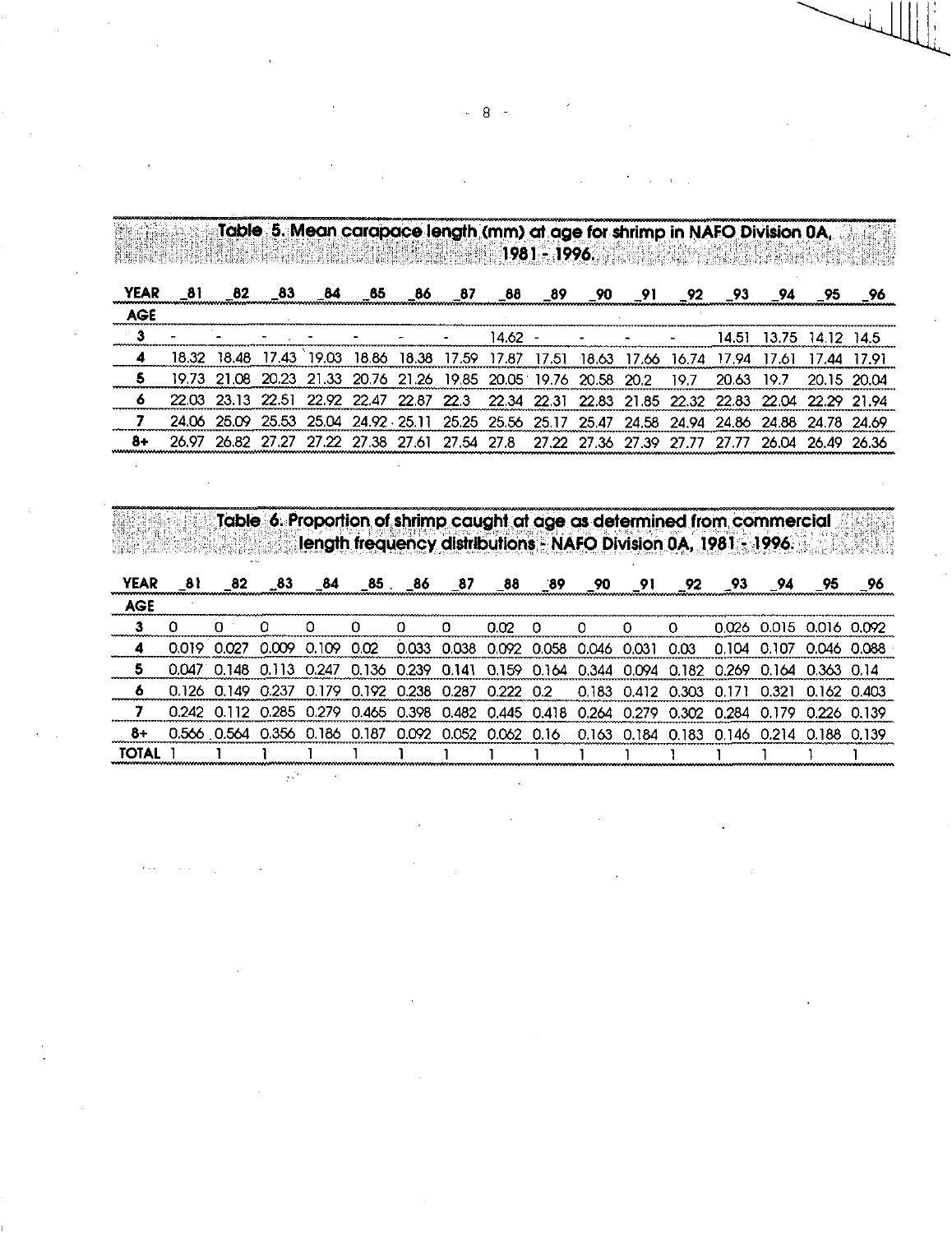| Year/Age     | 81     |       | 83                          | 84    | 85    | 86    |       | 88            | 89            | 90    |       |       |                                                               |       |                                                                                                                 |        |
|--------------|--------|-------|-----------------------------|-------|-------|-------|-------|---------------|---------------|-------|-------|-------|---------------------------------------------------------------|-------|-----------------------------------------------------------------------------------------------------------------|--------|
|              |        |       |                             |       |       |       |       | 14842         |               |       |       |       | 19832.                                                        | 9968  | 5354                                                                                                            | 36112  |
|              | 10185  | 5727  | 5227                        | 29642 | 7042  | 12095 | 29070 | 68271         | 54333         | 37565 | 27551 | 29309 | 79328                                                         | 71107 |                                                                                                                 | 34569  |
|              |        | 31393 | 65626                       | 67170 | 47888 | 87594 |       | 107865 117991 | 153631 280921 |       |       |       | 83542 177805 205186 108986                                    |       | 121479                                                                                                          | 55129  |
|              | 67540. |       | 31605 37640                 | 48678 | 67607 |       |       |               |               |       |       |       | 87227 219554 164742 187355 149443 366162 296017 130434 213321 |       | 54214                                                                                                           | 158762 |
|              |        |       | 143390 372267 126453 229581 |       |       |       |       |               |               |       |       |       |                                                               |       | 179586 408509 376235 541457 348701 411488 473822 327993 261169 138212 109069                                    |        |
| <b>TOTAL</b> |        |       |                             |       |       |       |       |               |               |       |       |       |                                                               |       | 536029 212115 580760 271943 352118 366502 764998 742081 936776 816630 888743 976953 762774 664551 334654 393640 |        |

| Hendels in the set of the | Table 8. Number of shrimp caught per hour (unstandardized) at age in Div. 0A, 1981 |       |       |       |       |       |       |       |       |       |       |       |       |       |       |       |
|---------------------------|------------------------------------------------------------------------------------|-------|-------|-------|-------|-------|-------|-------|-------|-------|-------|-------|-------|-------|-------|-------|
| Year/Age                  | 81                                                                                 | 82    | 83    | 84    | 85    | 86    | 87    | 88    | 89    | 90    | 91    | 92    | 93    | 94    | 95    | 96    |
|                           |                                                                                    | o     | 0     | a     | o     | o     | 0     | 1181  |       |       |       | n     | 1459  | 61.   | 746   | 4199  |
|                           | 576                                                                                | 930   | 274   | 3875  | 709   | 1797  | 2342  | 5433  | 2936  | 2463  | 1339  | 1662  | 5836  | 4357  | 2145  | 4020  |
|                           | 1426                                                                               | 5095  | 3443  | 8780  | 4822  | 13015 | 8690  | 9390  | 8303  | 18419 | 4061  | 10065 | 15096 | 6677  | 16929 | 6410  |
|                           | 3822                                                                               | 5130  | 7221  | 6363  | 6807  | 12961 | 7687  | 13110 | 10125 | 9798  | 17801 | 16790 | 9596  | 13070 | 7555  | 18461 |
| 74                        | 24508                                                                              | 23274 | 19531 | 16530 | 23115 | 26684 | 32910 | 29941 | 29262 | 22863 | 20004 | 26874 | 24131 | 16001 | 19260 | 12682 |
| <b>TOTAL</b>              | 30332                                                                              | 34429 | 30470 | 35548 | 35453 | 54458 | 61629 | 59055 | 50626 | 53542 | 43206 | 55411 | 56119 | 40715 | 46635 | 45772 |
| Effort (hrs)              | 17672                                                                              | 6161  | 19060 | 7650  | 9932  | 6730  | 12413 | 2566  | 18504 | 15252 | 20570 | 17631 | 13592 | 16322 | 7176  | 86.0  |

| البارقين ويواديهم ويواردونه والمحارب والمواردة والكرارا ومعاربتيه الكارية والأمالة<br>والمتعاط والمواري | Table 9. Number of shrimp caught per hour (standardized) at age in Div. 0A, 1981. 1996. |       |       |       |       | الرابط بالتابع الشرار برقار وروبا والمقارب والتاريكان والمتكنون والربو |       |       |       |       |       |       |       |       |       |       |
|---------------------------------------------------------------------------------------------------------|-----------------------------------------------------------------------------------------|-------|-------|-------|-------|------------------------------------------------------------------------|-------|-------|-------|-------|-------|-------|-------|-------|-------|-------|
| Year/Age                                                                                                | 81                                                                                      | 82    | 83    | 84    | 85    | 86                                                                     | 87    | 88    | 89    | 90    | 91    | 92    | 93    | 94    | 95    | 96    |
|                                                                                                         | O                                                                                       | 0     | O     |       |       |                                                                        |       | 777   | 0     | n     | 0     |       | 864   | 394   | 461   | 2552  |
|                                                                                                         | 576                                                                                     | 979   | 266   | 3558  | 508   | 918                                                                    | 1654  | 3575  | 1706  | 1564  | 898   | 994   | 3456  | 2810  | 1326  | 2443  |
|                                                                                                         | 1426                                                                                    | 5366  | 3335  | 8064  | 3452  | 6646                                                                   | 6138  | 6179  | 4825  | 11694 | 2723  | 6031  | 8938  | 4308  | 10462 | 3896  |
|                                                                                                         | 3822                                                                                    | 5403  | 6995  | 5844  | 4874  | 6618                                                                   | 12494 | 8627  | 5884  | 6221  | 11935 | 10040 | 5682  | 8431  | 4669  | 1122' |
| 7.                                                                                                      | 24508                                                                                   | 2451  | 18918 | 15180 | 16551 | 13626                                                                  | 23246 | 19702 | 17006 | 14516 | 13413 | 16071 | 14288 | 10322 | 1903  | 7709  |
| <b>TOTAL</b>                                                                                            | 30332                                                                                   | 36259 | 29513 | 32646 | 25385 | 27807                                                                  | 43533 | 38861 | 29422 | 33995 | 28969 | 33136 | 33228 | 26266 | 28820 | 27821 |
| <b>Effort (hrs)</b>                                                                                     | 17672                                                                                   | 5850  | 19678 | 8330  | 13871 | 13180                                                                  | 17573 | 19096 | 31839 | 24022 | 30679 | 29483 | 22956 | 25301 | 1612  | 14149 |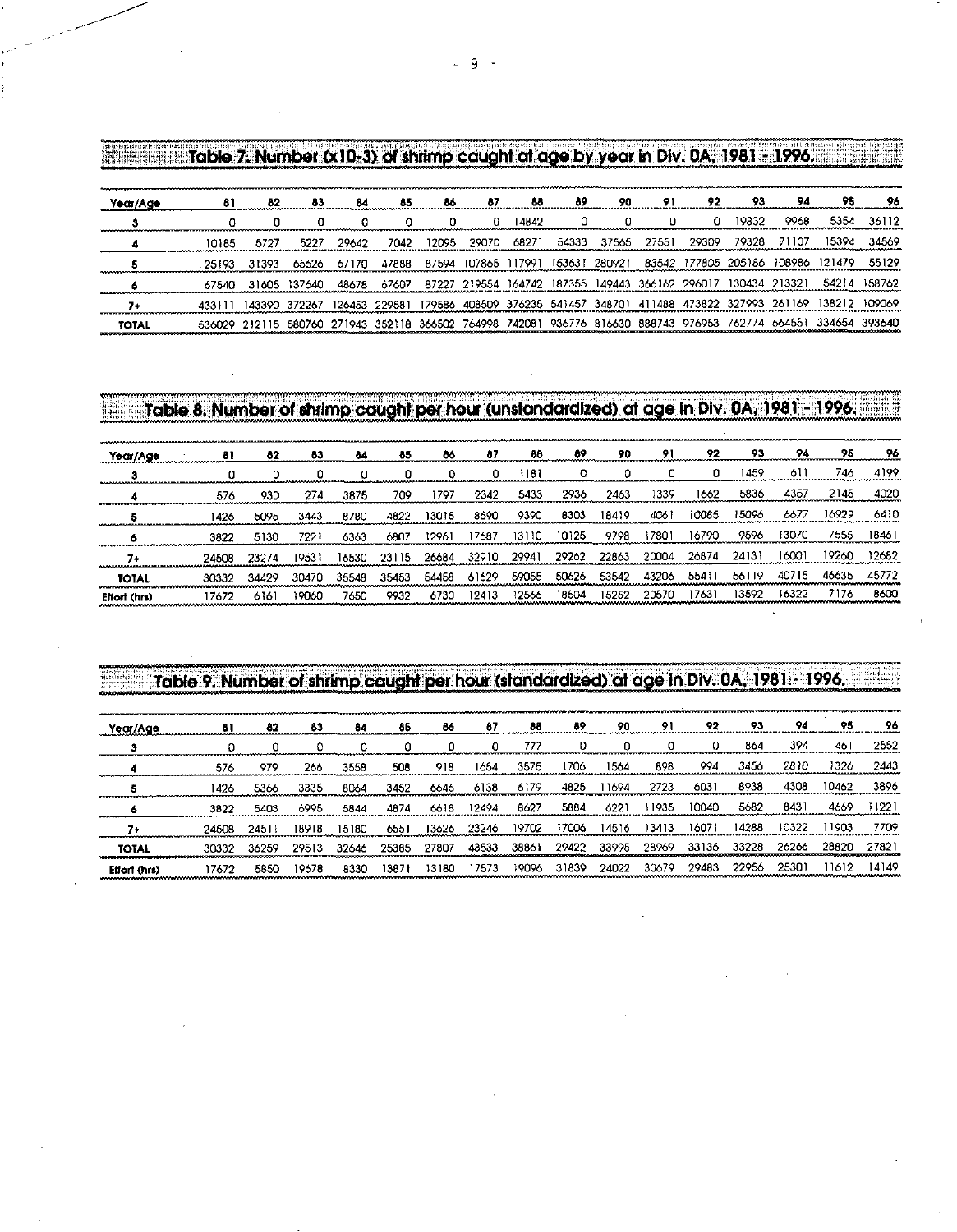



 $-10$  $\sim$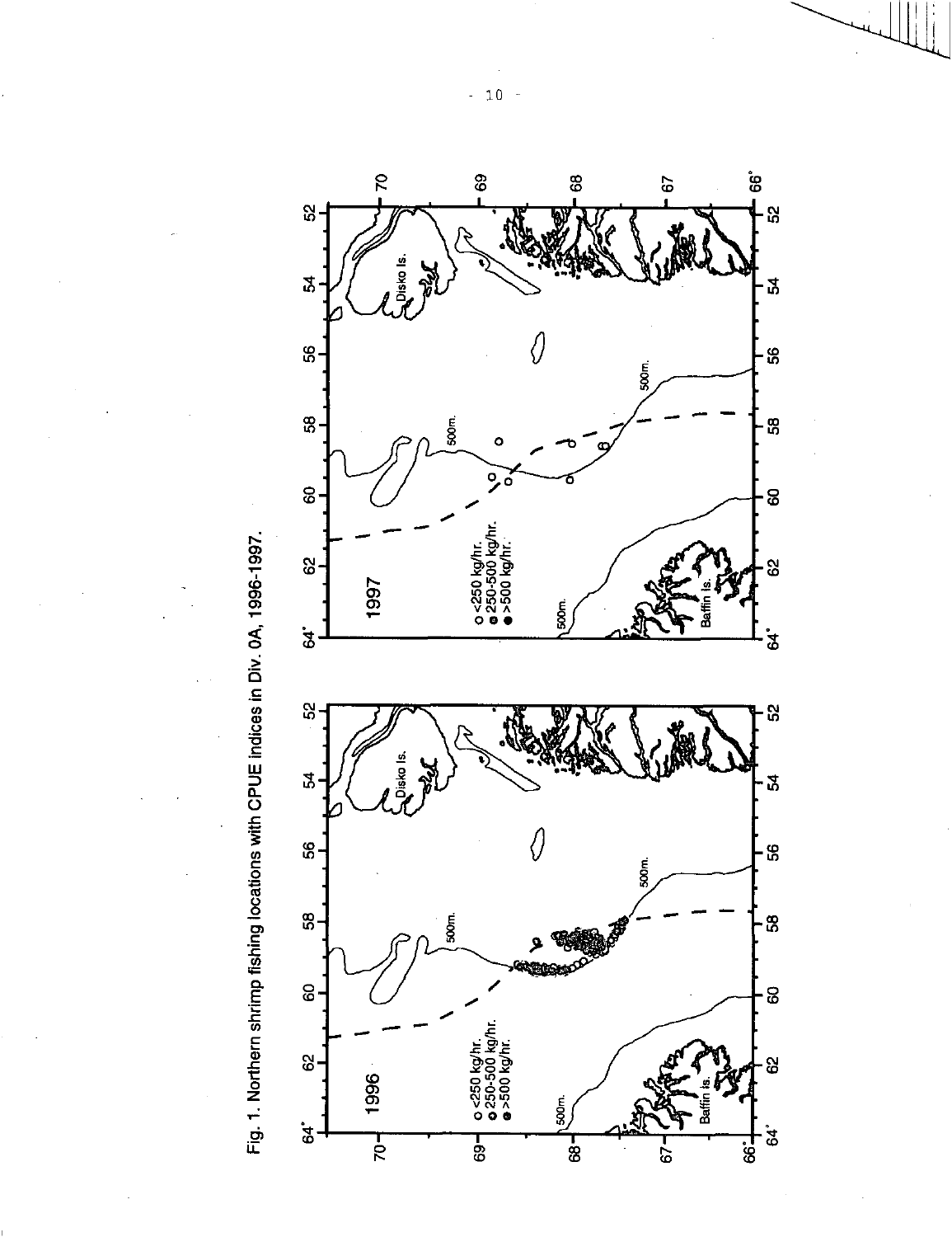

ᆂ **o**  $\blacksquare$  $\sigma$ 

 $\bullet$ 

Ł,  $\boldsymbol{\omega}$  $\Omega$ E

 $\Box$ z

Carapace Length (mm)

**Figure 2. Commercial length frequencies from Div. OA, 1996**